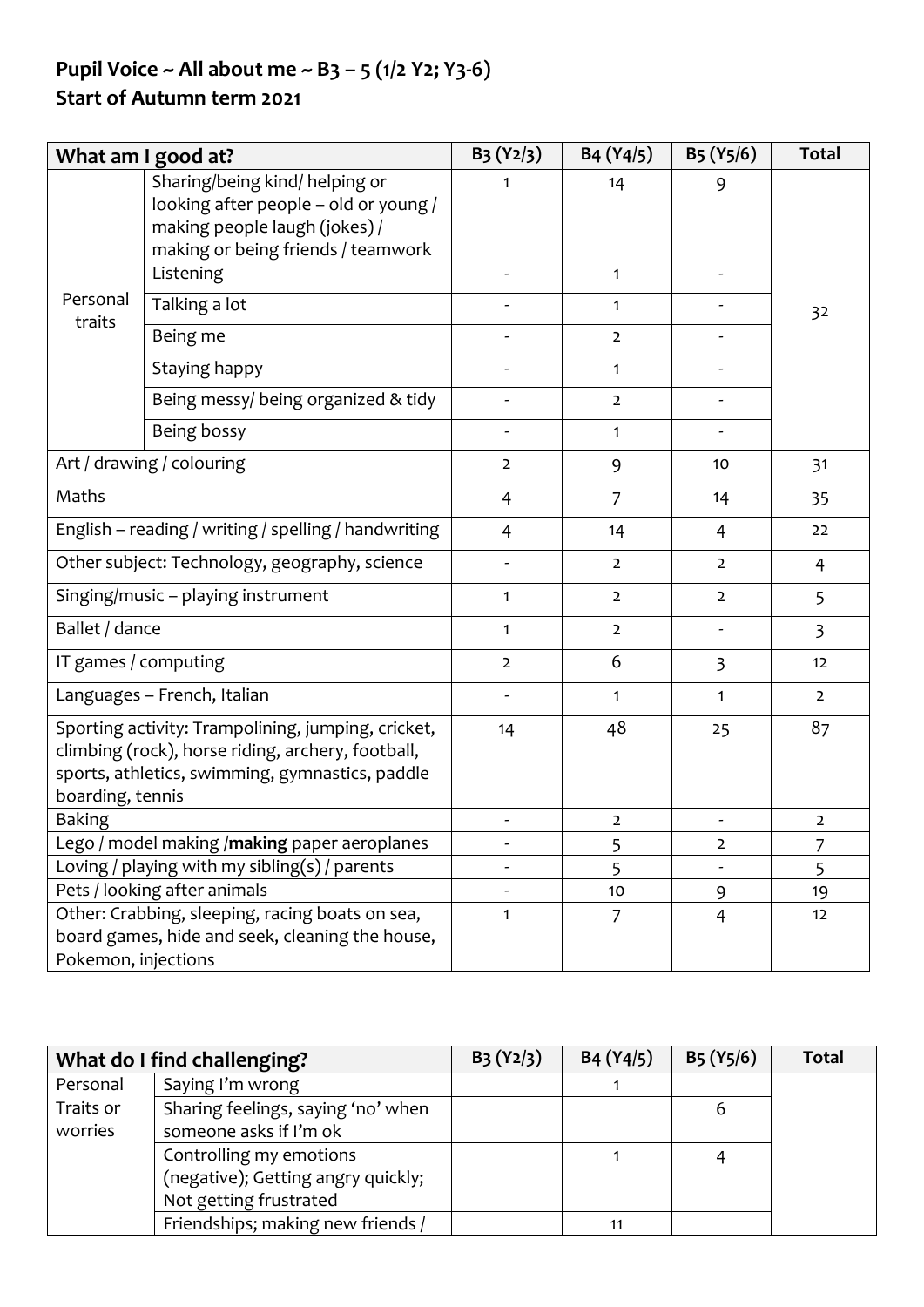|                    | talking to people                                  |                |                         |                |                   |
|--------------------|----------------------------------------------------|----------------|-------------------------|----------------|-------------------|
|                    | Sleeping                                           | $\mathbf{1}$   | 8                       |                |                   |
|                    | Concentrating/focusing / trying not                |                | 6                       | $\overline{7}$ |                   |
|                    | to laugh / listening                               |                |                         |                | 72                |
|                    | Meeting people I haven't seen for                  |                | $\overline{4}$          |                |                   |
|                    | over 2 years / speaking with family                |                |                         |                |                   |
|                    | - distance / saying goodbye to                     |                |                         |                |                   |
|                    | relative / not living with                         |                |                         |                |                   |
|                    | grandfathers                                       |                |                         |                |                   |
|                    | Sharing / sharing a room with                      |                | $\overline{\mathbf{3}}$ | $\overline{2}$ |                   |
|                    | sibling / being friends with brother               |                |                         |                |                   |
|                    | Myself                                             |                | 1                       |                |                   |
|                    | Trying new things / overcoming                     |                | $\mathbf{1}$            | 1              |                   |
|                    | fears                                              |                |                         |                |                   |
|                    | Stop being sad                                     |                |                         | 1              |                   |
|                    | Remembering what to do,                            |                |                         | $\overline{7}$ |                   |
|                    | remembering, understanding                         |                |                         |                |                   |
|                    | Split family / loving my family                    |                | $2/1$                   |                |                   |
|                    | Staying at home (sibling isolating                 |                | 1                       |                |                   |
|                    | /CEV)                                              |                |                         |                |                   |
|                    | People bullying me / mean people                   |                | $\overline{2}$          |                |                   |
|                    | Home schooling / remote learning/homework          | $\mathbf{1}$   | $\mathbf 2$             |                |                   |
|                    | New classroom / new teacher                        |                | $\overline{4}$          | 1              | 5                 |
|                    | Maths (or concept in maths)                        | 10             | 15                      | $\overline{3}$ | 28                |
|                    | English: reading, writing, spelling, handwriting   | 5              | 17                      | 22             | 44                |
|                    | Other subjects listed: geography, science,         |                | 10                      | 17             | 27                |
|                    | history, languages, singing                        |                |                         |                |                   |
| Learning Journey   |                                                    |                | 3<br>8                  |                | 3                 |
| skipping           | Sport: swimming, football, racing, surfing,        | 5              |                         | 1              | 14                |
|                    | Not spending time with a parent                    |                | 1                       |                | 1                 |
|                    | Pets/taking care of my dog/losing a pet            | $\mathbf{1}$   | 1                       | $\mathbf{1}$   |                   |
|                    | Lego, Building Yoda Lego model                     | 1              |                         |                | 3<br>$\mathbf{1}$ |
|                    | Other: Sitting on an inflatable chair, cleaning,   | $\overline{3}$ | 8                       | $\overline{2}$ | 13                |
|                    | staring under water, long walks, going on a        |                |                         |                |                   |
|                    | plane, finding a game to play, plaiting my hair,   |                |                         |                |                   |
|                    | getting out of bed, being in small places, staying |                |                         |                |                   |
| alive in Minecraft |                                                    |                |                         |                |                   |

| What is important to me right now?       | $B_3(Y_2/3)$ | B4 (Y4/5) | $B_5(Y_5/6)$ | <b>Total</b> |
|------------------------------------------|--------------|-----------|--------------|--------------|
| Doing my work/learning/good education/   | 15           | 24        | 16           | 55           |
| knowledge/school / teachers /SATs        |              |           |              |              |
| Friends/meeting lots of different people |              | 23        |              |              |
| Teddy / blanket                          |              |           |              |              |
| Sibling/ Parent/family                   |              | 20        |              | 29           |
| Reading                                  |              |           |              |              |
| homework                                 |              |           |              |              |
| Concentrating; listening                 |              |           |              |              |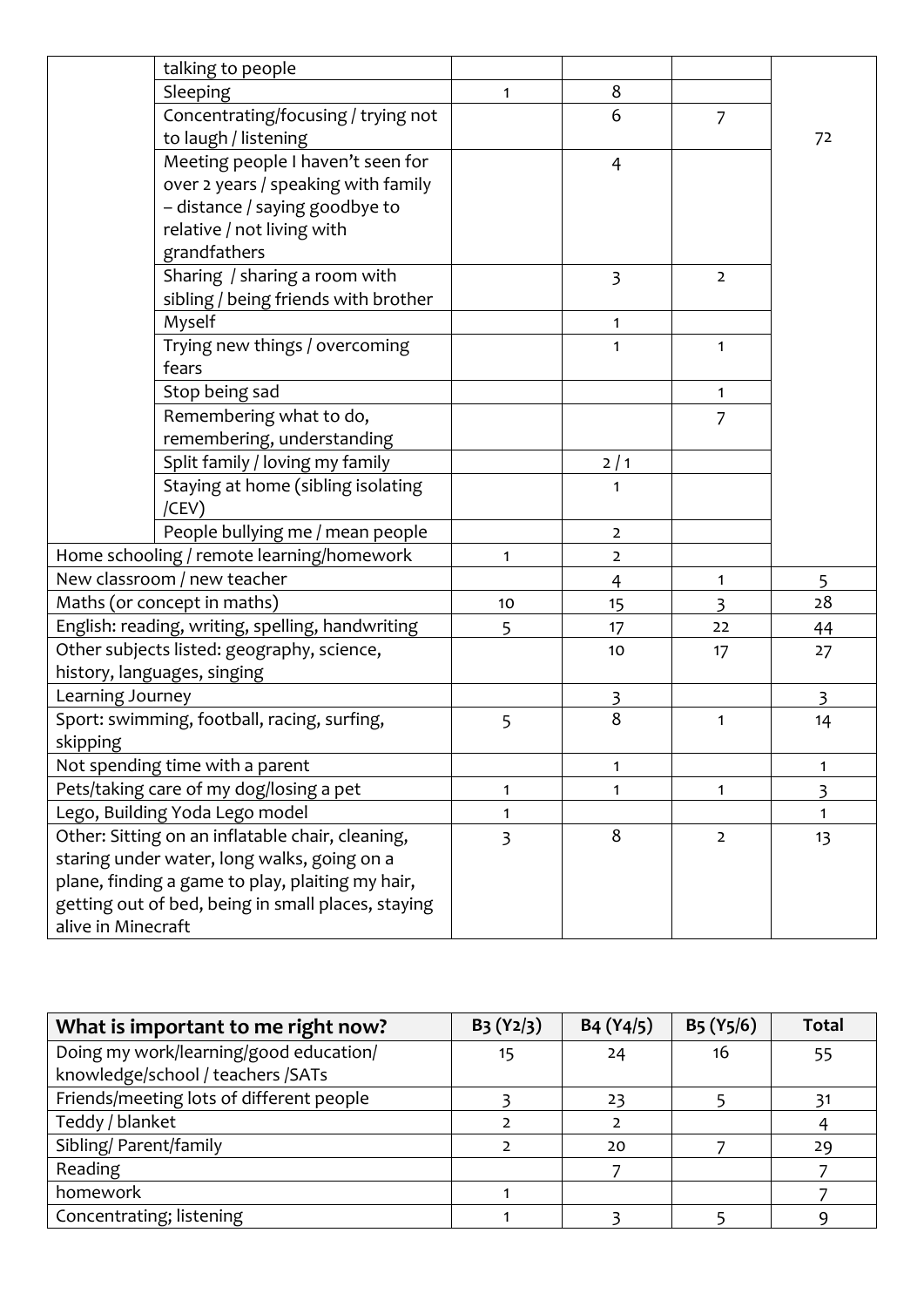| Sleep                                             |                |               |    |               |
|---------------------------------------------------|----------------|---------------|----|---------------|
| Confidence (incl standing up and talking in front |                |               | 8  | 8             |
| of whole school)                                  |                |               |    |               |
| Trying my best/improving my work/doing well in    | $\overline{2}$ |               | 10 | 13            |
| school                                            |                |               |    |               |
| Pets / chickens                                   |                | 16            |    | 17            |
| Having fun                                        |                |               |    |               |
| Being kind / being polite                         |                | 2             |    |               |
| Being happy                                       |                | 9             |    | 9             |
| My getting ready for Bikeability                  |                |               |    |               |
| Trying new things                                 |                |               |    | 4             |
| Sport: cricket; martial arts lessons; exercise;   |                | 6             | ξ  | 9             |
| IT; Roblox;                                       |                |               |    | $\mathcal{P}$ |
| Music / learning an instrument                    |                | ξ             |    |               |
| Health; not too much TV before bed; wake up       |                | 10            |    | 11            |
| early to go to school; go to bed early, diabetes  |                |               |    |               |
| Myself / being a good role model                  |                | $\mathcal{L}$ |    | $\mathcal{L}$ |
| Not being scared ofbeestrying new foods /         |                |               | 4  | 4             |
| overcoming my fears / being brave                 |                |               |    |               |

| What do I like? What makes me happy?                | $B_3(Y_2/3)$            | B4 (Y4/5)               | B <sub>5</sub> (Y <sub>5</sub> /6) | <b>Total</b>   |
|-----------------------------------------------------|-------------------------|-------------------------|------------------------------------|----------------|
| Friends                                             | $\overline{2}$          | 15                      | 14                                 | 31             |
| Sibling/ Parents/family/home / seeing my dad or     | 10                      | 20                      | 23                                 | 53             |
| mum / seeing people I love                          |                         |                         |                                    |                |
| School; teachers; learning; knowledge               | $\overline{\mathbf{3}}$ | 6                       | 4                                  | 13             |
| Pets/animals                                        | $\overline{2}$          | 8                       | 8                                  | 19             |
| Smell of beautiful flowers / nature / bird watching | $\mathbf{1}$            | 3                       | 5                                  | 9              |
| adventure walks /garden                             |                         |                         |                                    |                |
| IT: Fortnite/ computer games/Youtube / xbox         | 5                       | 10                      | 4                                  | 19             |
| Art / colouring / drawing                           | 1                       | 3                       | 6                                  | 10             |
| Sports: Trampoline; jump; climb; horse riding;      | $\overline{2}$          | 17                      | 25                                 | 44             |
| basketball; football; swimming; gymnastics;         |                         |                         |                                    |                |
| cricket; bowling; badminton; clay pigeon            |                         |                         |                                    |                |
| shooting; tennis                                    |                         |                         |                                    |                |
| Lessons: history; technology; mechanics; maths      |                         | 5                       | $\overline{2}$                     | 7              |
| Listening to music / playing instrument / singing   |                         | $\overline{\mathbf{3}}$ | 4                                  | 7              |
| Reading                                             |                         | 5                       | $\mathbf{1}$                       | 6              |
| Movies / films / TV                                 | 1                       | 14                      |                                    | 15             |
| Food; canyfloss; sweets; cake; chocolate            | 1                       | 13                      | 1                                  | 15             |
| Others: playing; Playing dinosaurs; unicorns;       | $\overline{4}$          | 14                      | $\overline{2}$                     | 20             |
| going in the sea; Lego; going on aeroplanes, cars,  |                         |                         |                                    |                |
| going to the park/beach; ships - HMS Victory;       |                         |                         |                                    |                |
| making slime; party; baking; Scouts; jokes;         |                         |                         |                                    |                |
| Pokemon; the farm                                   |                         |                         |                                    |                |
| Sleeping                                            |                         | $\mathbf{1}$            |                                    | 1              |
| Tiger / blanket / Teddy / cuddles                   |                         | $\overline{2}$          |                                    | $\overline{2}$ |
| Being alone / playing by myself / my room / Being   |                         | $\overline{3}$          | $\overline{2}$                     | 5              |
| independent                                         |                         |                         |                                    |                |
| My life                                             |                         |                         | 1                                  | $\mathbf{1}$   |